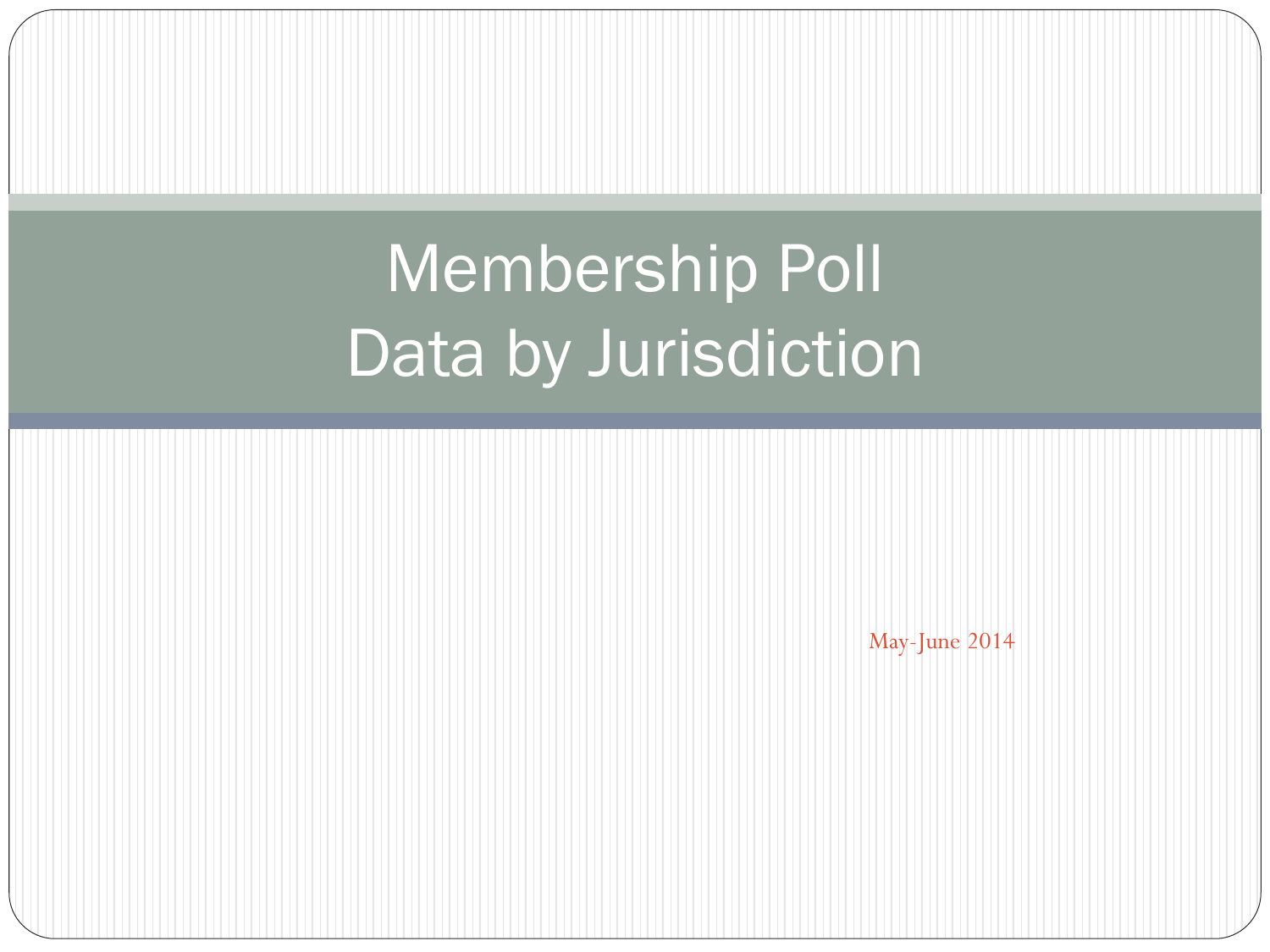## Methodology & Study Details

Sample: United Methodist members

- Sample source: Outside consumer research panel maintained by ResearchNow
- Data weighted to reflect number of members by jurisdiction
- Sample screening:
	- Two separate questions to identify United Methodists
	- Eliminated pastors, retired pastors, local church paid staff, AC/District/Agency paid staff
- 509 completed surveys
- Field dates: May 30-June 1, 2014
- Method of contact: Online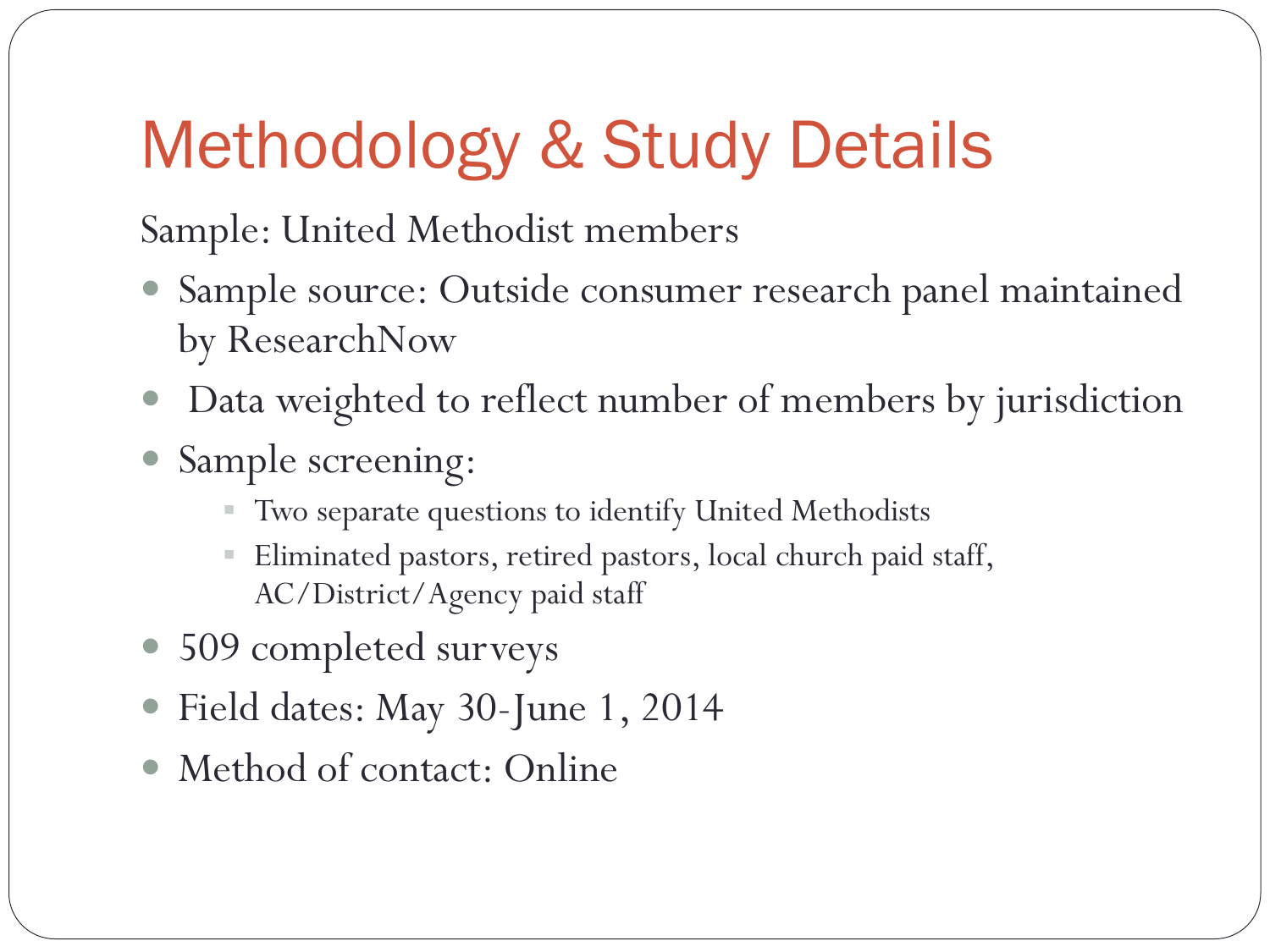## Survey Invitation

The United Methodist Church is conducting a study to enable a better understanding of the thoughts, feelings and opinions of members and leaders like you regarding various issues facing the church today. Your participation is very important to the church. Please take a few minutes to fill out the following online questionnaire. The survey will take about 10 minutes of your time and participation is very important to the church. All responses will remain confidential.

(Q. 1: Screening question only)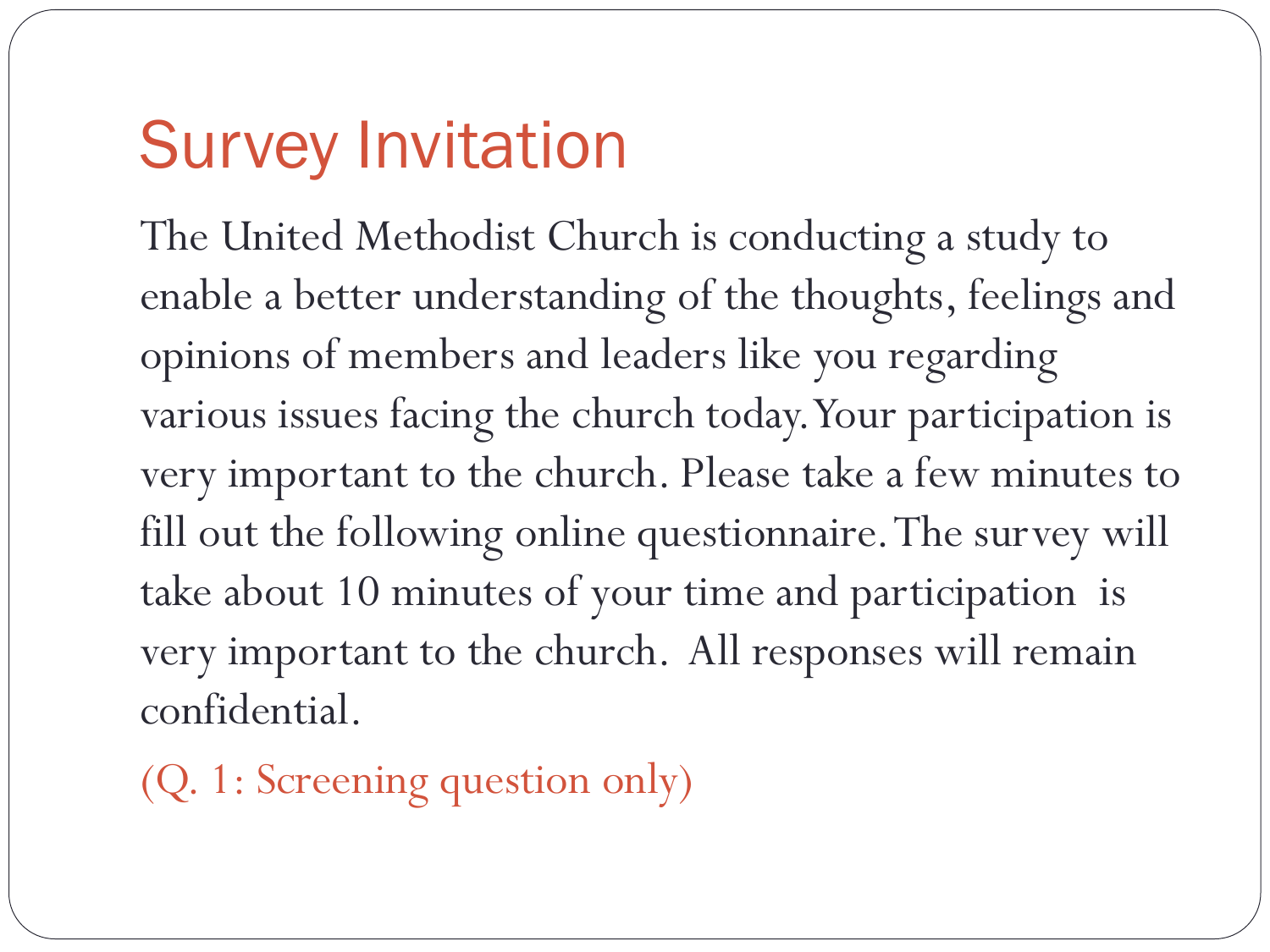### Q. 2: Most Important Issue Church is Facing Today

|                                          | Total          | <b>NC</b>      | <b>NE</b>      | <b>SC</b>      | <b>SE</b>      | W              |
|------------------------------------------|----------------|----------------|----------------|----------------|----------------|----------------|
| Creating disciples of Christ             | 24             | 23             | 21             | 30             | 22             | 26             |
| Members' spiritual growth                | 15             | 12             | 10             | 13             | 21             | 9              |
| Youth involvement                        | 11             | 20             | 11             | 8              | 9              | 9              |
| Decline in membership                    | 11             | 12             | 11             | 11             | 11             | 14             |
| Children at risk                         | 8              | 6              | 10             | 8              | $\overline{7}$ | $\overline{7}$ |
| Social injustice                         | $\overline{7}$ | 5              | 9              | 8              | $\overline{7}$ | $\overline{7}$ |
| Poverty                                  | $\overline{7}$ | 5              | 6              | 10             | $\overline{7}$ | 5              |
| Sexual orientation and same-sex marriage | 6              | 6              | $\overline{3}$ | 8              | 5              | 10             |
| Structure of the UMC                     | $\overline{3}$ | 3              | 6              | $\overline{0}$ | $\overline{4}$ | 3              |
| Economic inequality                      | 3              | $\overline{4}$ | 6              | $\overline{0}$ | $\overline{4}$ | 3              |
| Women and minorities in UMC              | 3              | $\overline{2}$ | $\overline{3}$ | $\overline{3}$ | $\overline{2}$ | $\overline{2}$ |
| Racism                                   | $\overline{2}$ | $\overline{2}$ | $\overline{2}$ | 1              | $\overline{2}$ | 3              |
| Immigration reform                       | $\mathbf{1}$   | 3              | $\mathbf{1}$   | $\overline{0}$ | $\overline{2}$ | $\mathbf 1$    |

Q2: The church is involved in many areas and issues in today's life. Please review the list below and select the one that is most important to you.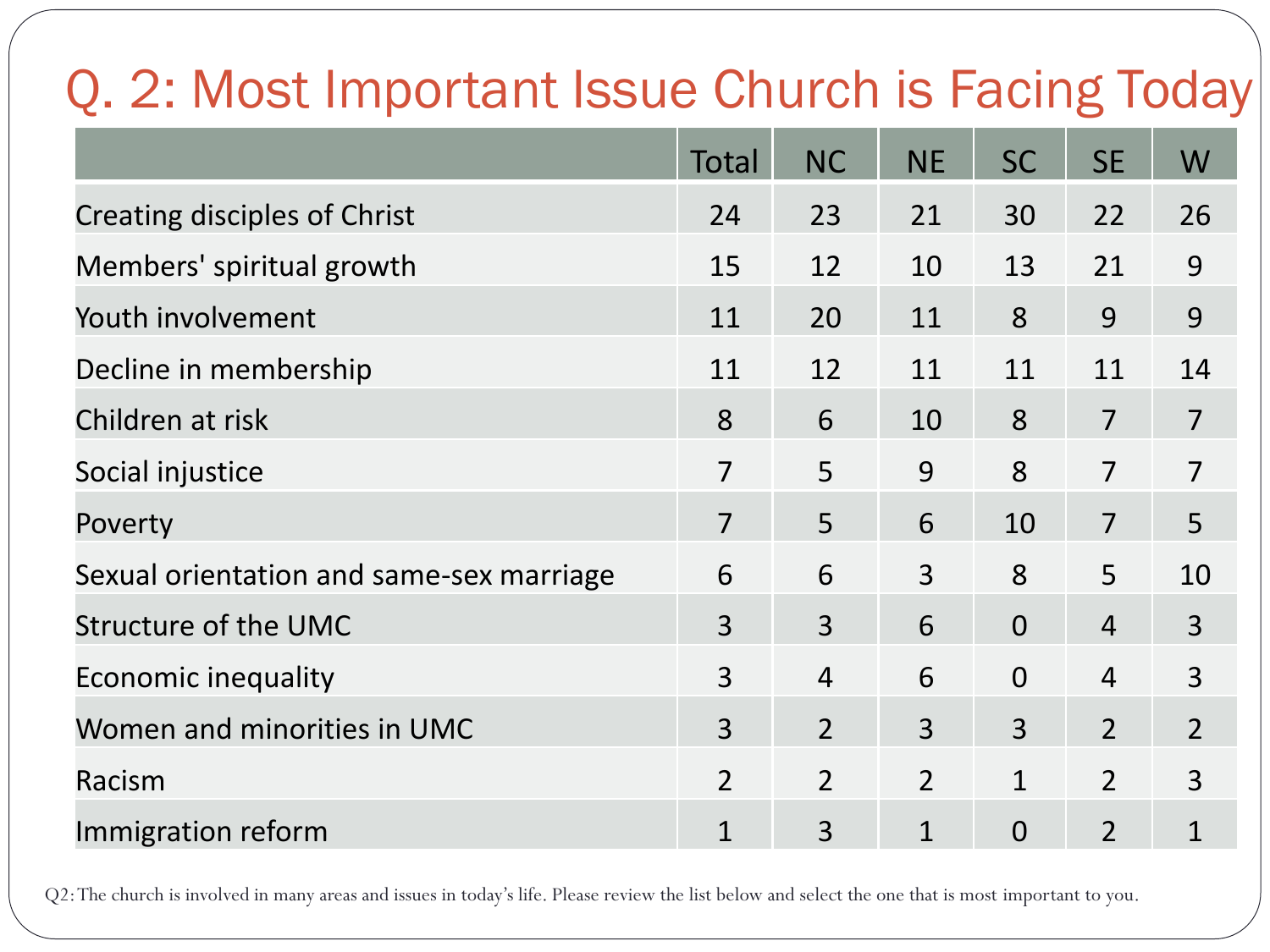### Q. 3: Second Most Important Issue Church is Facing Today

|                                          | Total          | <b>NC</b>      | <b>NE</b>      | <b>SC</b>      | <b>SE</b>      | W              |
|------------------------------------------|----------------|----------------|----------------|----------------|----------------|----------------|
| <b>Creating disciples of Christ</b>      | 15             | 14             | 15             | 14             | 17             | 11             |
| Members' spiritual growth                | 11             | 9              | 9              | 17             | 10             | $\overline{7}$ |
| Youth involvement                        | 17             | 18             | 17             | 17             | 15             | 18             |
| Decline in membership                    | 8              | 14             | $\overline{7}$ | $\overline{3}$ | 9              | 11             |
| Children at risk                         | 9              | 9              | 9              | 11             | 8              | 9              |
| Social injustice                         | 9              | 10             | 9              | 6              | 12             | 9              |
| Poverty                                  | 10             | $\overline{7}$ | 15             | 9              | 9              | 9              |
| Sexual orientation and same-sex marriage | 5              | 5              | 5              | $\overline{2}$ | $\overline{7}$ | 5              |
| Structure of the UMC                     | 5              | 5              | 8              | 6              | $\overline{3}$ | 6              |
| Economic inequality                      | $\overline{4}$ | 5              | 5              | $\overline{3}$ | 5              | 3              |
| Women and minorities in UMC              | $\overline{2}$ | $\overline{2}$ | $\overline{2}$ | $\overline{4}$ | $\overline{2}$ | $\overline{2}$ |
| Racism                                   | $\overline{2}$ | $\overline{2}$ | $\Omega$       | $\overline{3}$ | $\overline{2}$ | 3              |
| Immigration reform                       | 3              | $\mathbf{1}$   | $\mathbf{1}$   | $\overline{4}$ | $\overline{2}$ | 7              |

Q3: Again, looking at the same list, which is your second most important?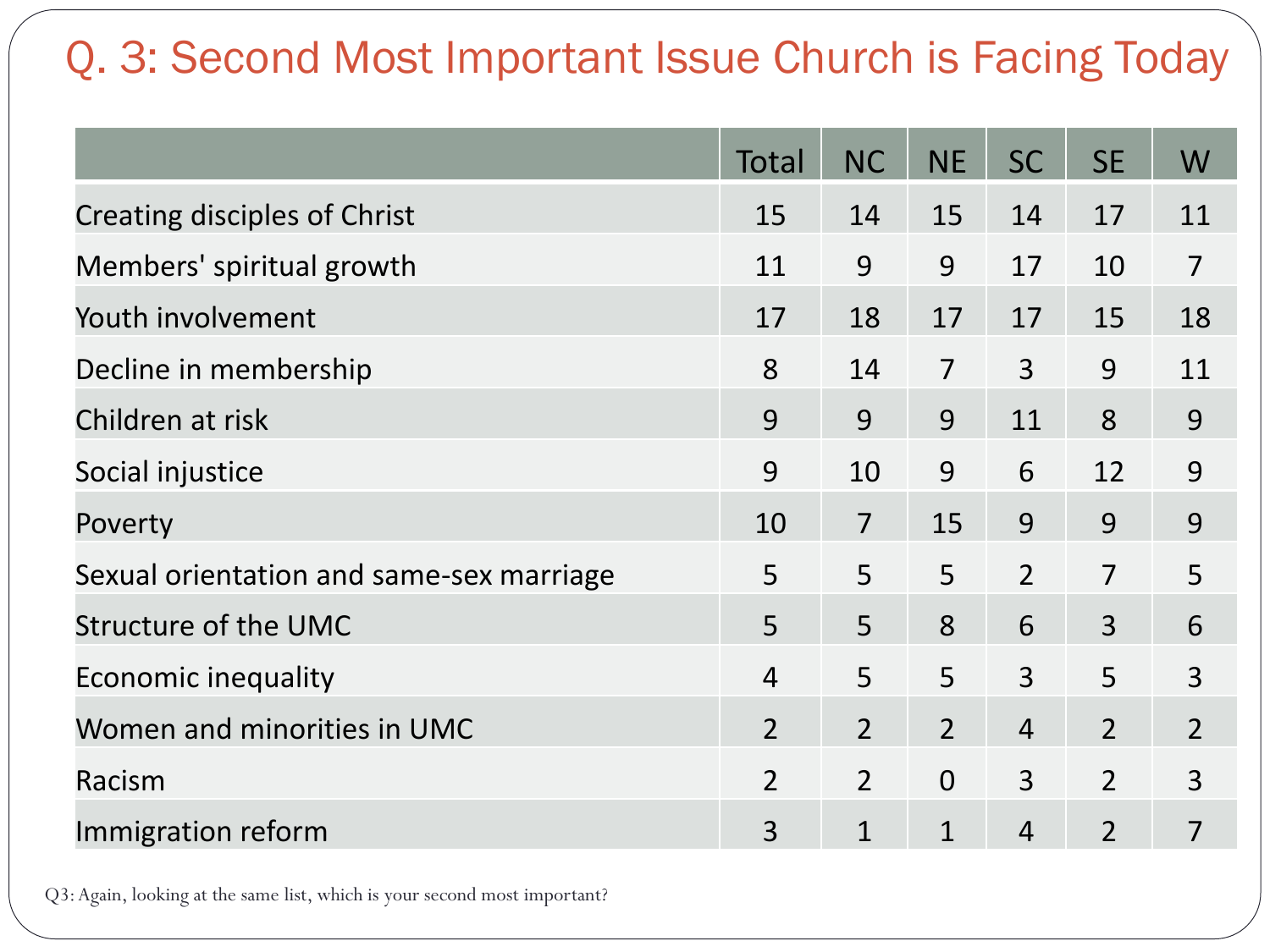### Q. 4: Answer Key (Attitudinal Statements)

- **A. Scripture Reflects Cultural Context** Scripture related to homosexuality, as scripture related to slavery or the subordination of women, reflects the cultural context of the time it was written. God's love calls us to affirm Lesbian Gay Bisexual Transgendered (LGBT) people and offer them full inclusion in our church.
- **B. Struggle & Worry About Implications of Change**  I struggle with this issue because I know gay people who would be good church leaders or are in loving committed relationships, but I also worry about the implications of changing the doctrine of the church.
- **C. This Issue Matters, but is Distracting Church**  I know this issue matters, but I am more concerned about the anger and judgment that often surrounds these debates and how this issue is dividing our church and distracting us from focusing on what the church should be doing.
- **D. Scriptural Integrity/Bible is Unwavering** -This is an issue of scriptural integrity and whether we believe the Bible is truly God's word. The Bible is unwavering in its teaching about homosexuality and marriage, and we cannot just ignore parts we do not like or think might become unpopular.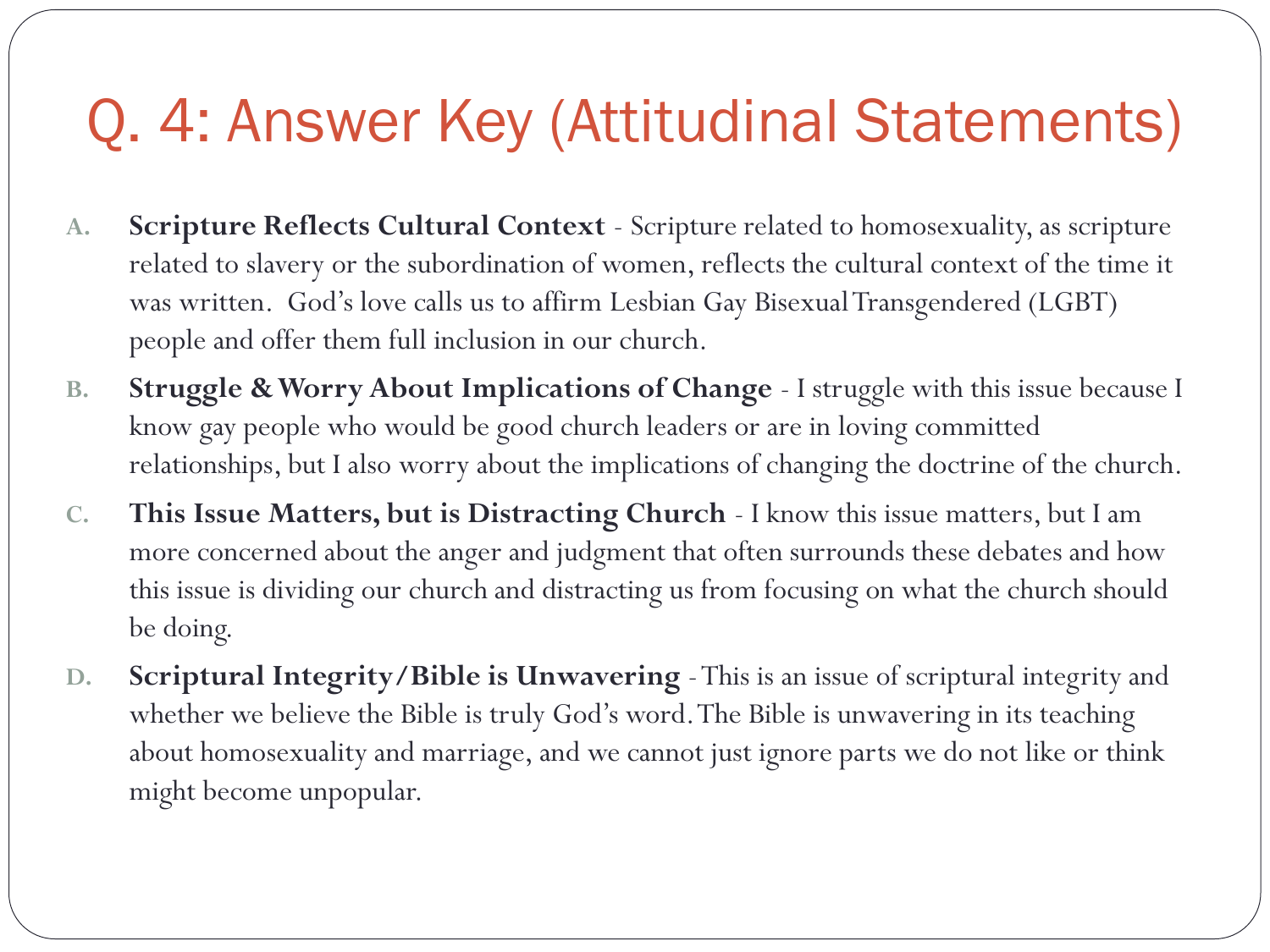**Q. 4: Which most closely reflects how you feel about sexual orientation and same-sex marriage as topics at the upcoming GC?**



Q4. Sexual orientation and same-sex marriage will be topics at the upcoming General Conference. Which of the following phrases **most closely** reflects how you feel?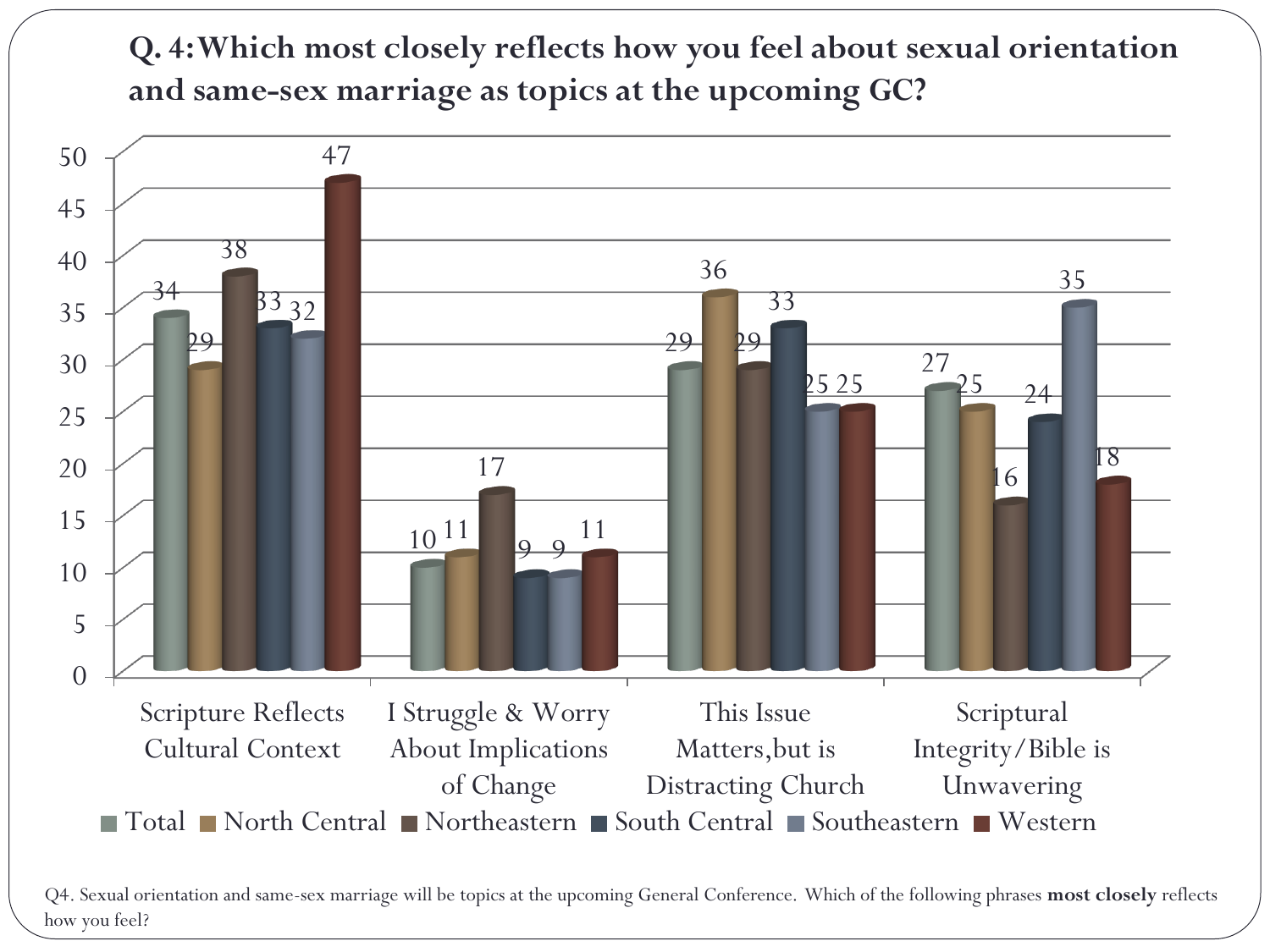**Q. 5: Thinking about sexual orientation and same-sex marriage, how much do you agree or disagree with the following statements? (% Strongly Agree/Agree)** 

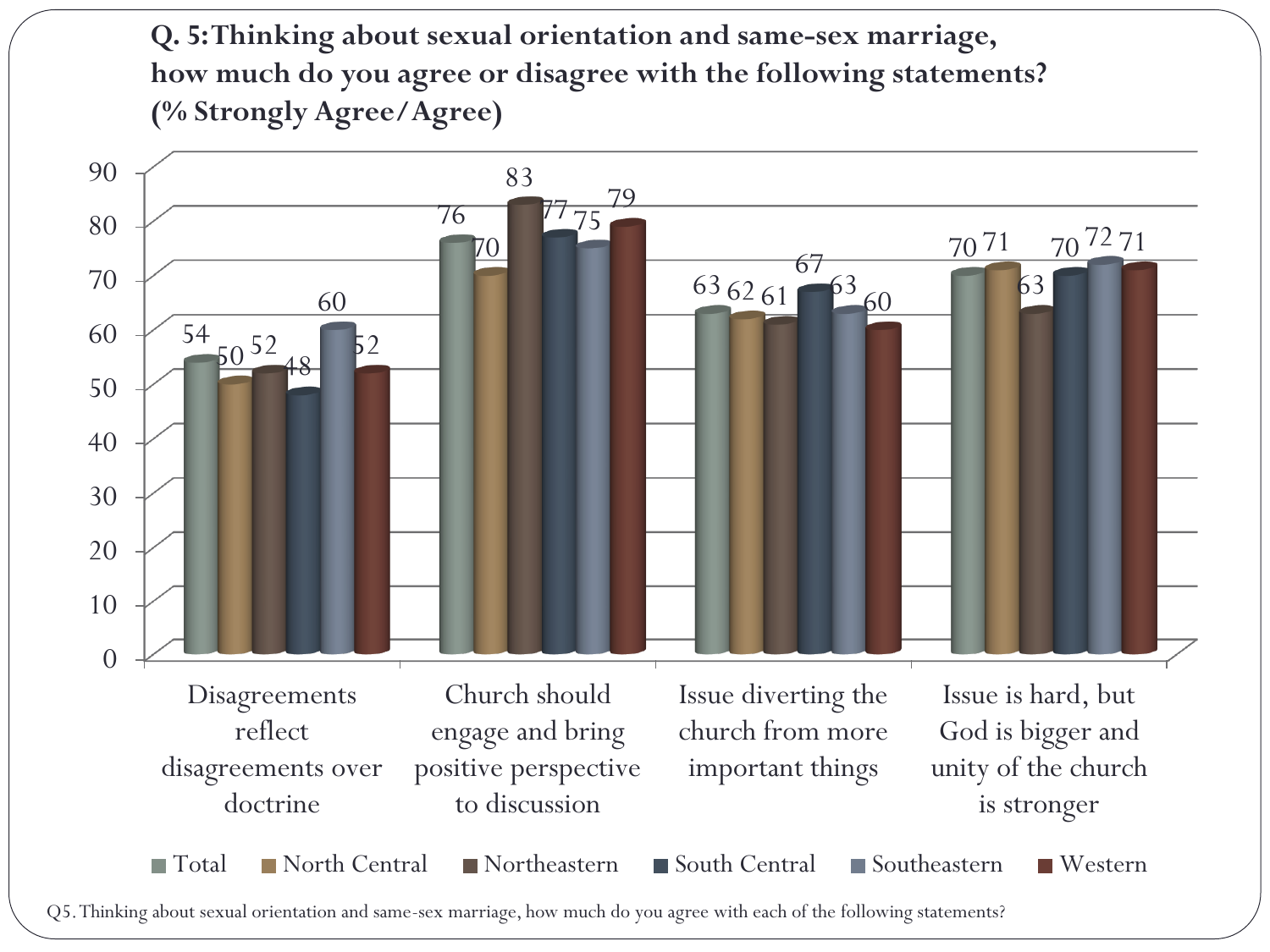#### Q. 6: Answer Key (Attitudinal Statements)

"A" is most Progressive……………………………"G" is most Traditional.

- A. These issues are the most important issues facing the church. If the church does not change its position on these issues, it should split.
- B. I support changes in the church's positions; however, I do not feel these issues are big enough to warrant a split.
- C. These issues are important; however, there are other important issues. The church should not split because of disagreements over these issues.
- D. I have mixed feelings on these issues and can see both sides. These issues should not divide the church.
- E. These issues are not important to me and I do not understand why the church is spending so much time talking about them.
- F. I do not support changes in the church's positions and I do not think these issues are big enough to warrant a split.
- G. Making changes to the church's positions on these issues is indefensible and I would support a split if this happened.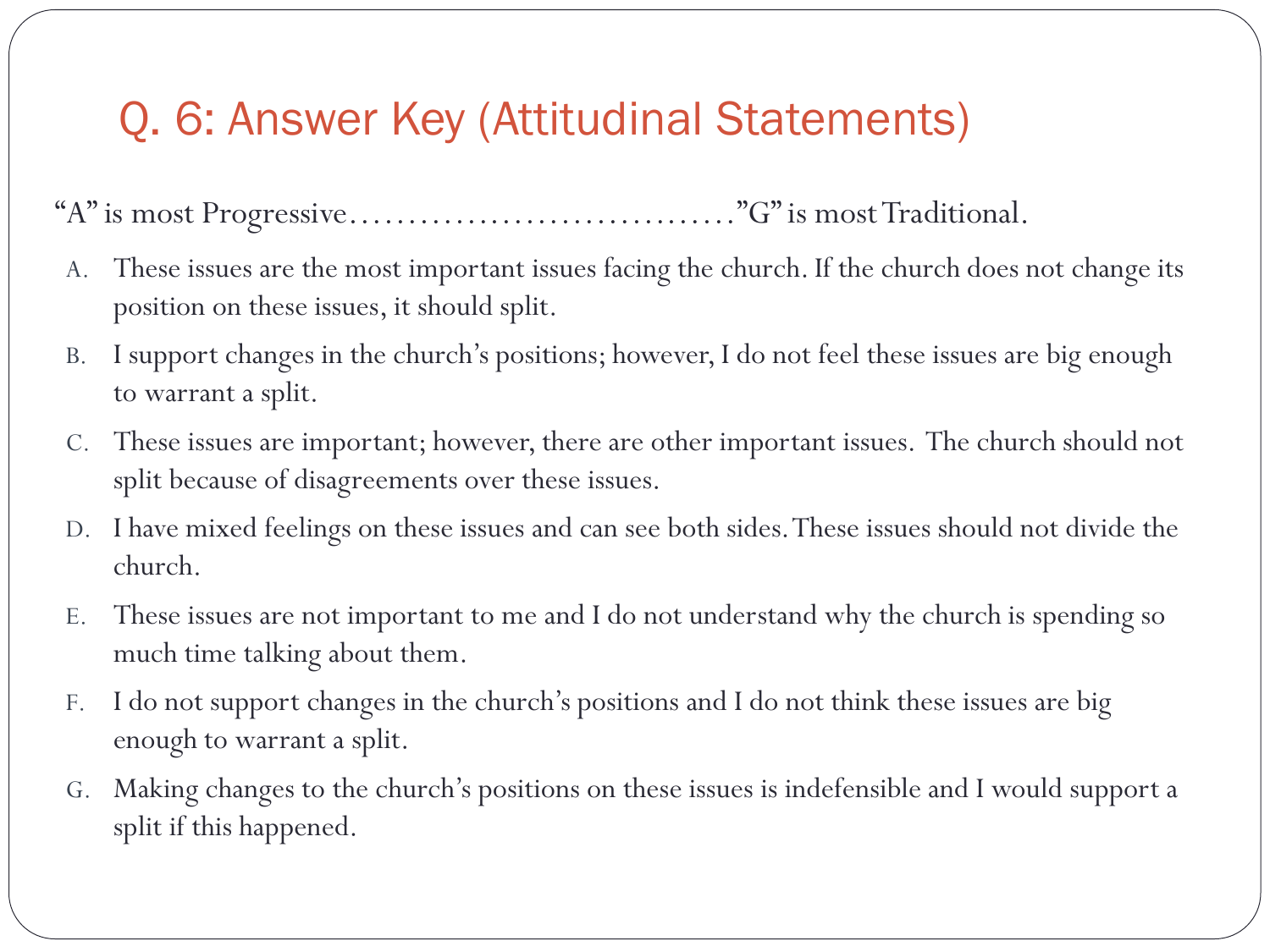**Q. 6: The disagreements over sexual orientation and same-sex marriage have led several leaders to suggest the UMC should split into two or more denominations. Which of the following statements most closely aligns with your views?**



Q6. The disagreements over sexual orientation and same-sex marriage have led several leaders to suggest that The United Methodist Church should split into two or more separate denominations. Which of the following statements **most closely** aligns with your views?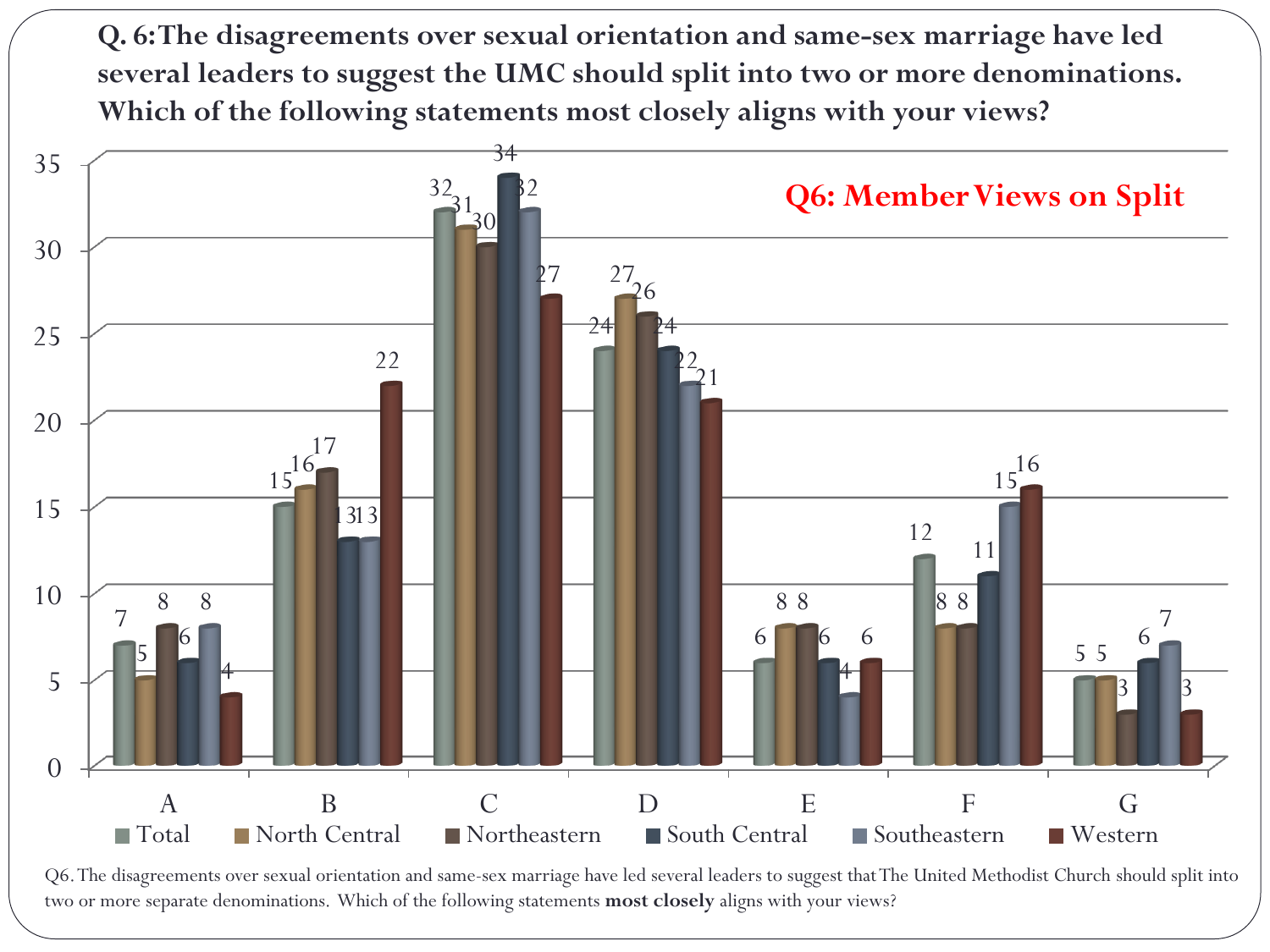**Q. 7: How important to you is it that The United Methodist Church come to an agreement on the issues of sexual orientation and same-sex marriage at the next General Conference? (% very or somewhat important)**



Q7. How important to you is it that The United Methodist Church come to an agreement on the issues of sexual orientation and same-sex marriage at the next General Conference?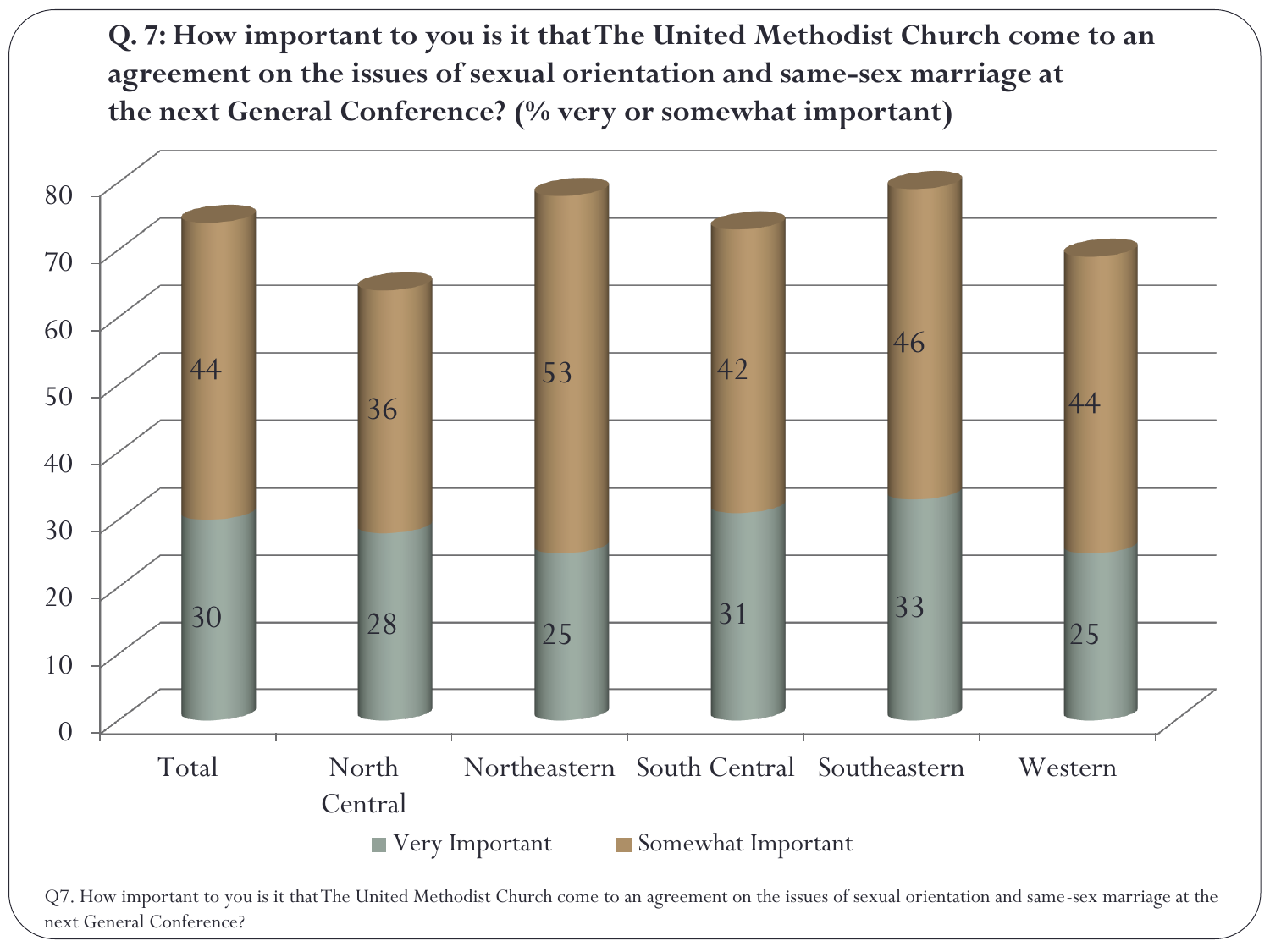#### **Q. 8: How hopeful are you for the future of the United Methodist denomination?**